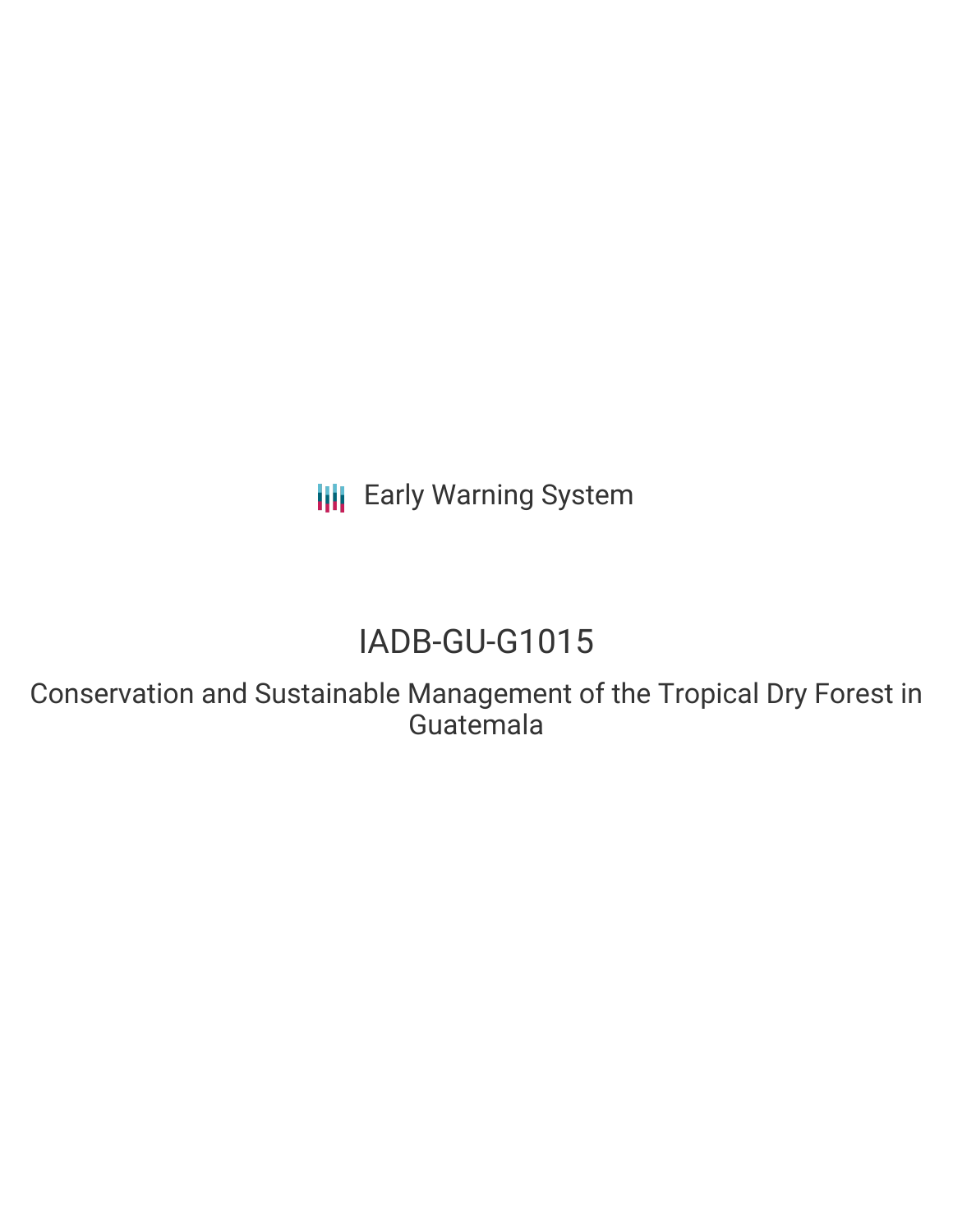

## Early Warning System Conservation and Sustainable Management of the Tropical Dry Forest in Guatemala

### **Quick Facts**

| <b>Countries</b>               | Guatemala                                                                |
|--------------------------------|--------------------------------------------------------------------------|
| <b>Financial Institutions</b>  | Inter-American Development Bank (IADB)                                   |
| <b>Status</b>                  | Proposed                                                                 |
| <b>Bank Risk Rating</b>        | C                                                                        |
| <b>Borrower</b>                | Government of Guatemala                                                  |
| <b>Sectors</b>                 | Agriculture and Forestry, Climate and Environment, Technical Cooperation |
| <b>Investment Type(s)</b>      | Grant                                                                    |
| <b>Investment Amount (USD)</b> | $$1.12$ million                                                          |
| <b>Project Cost (USD)</b>      | $$6.12$ million                                                          |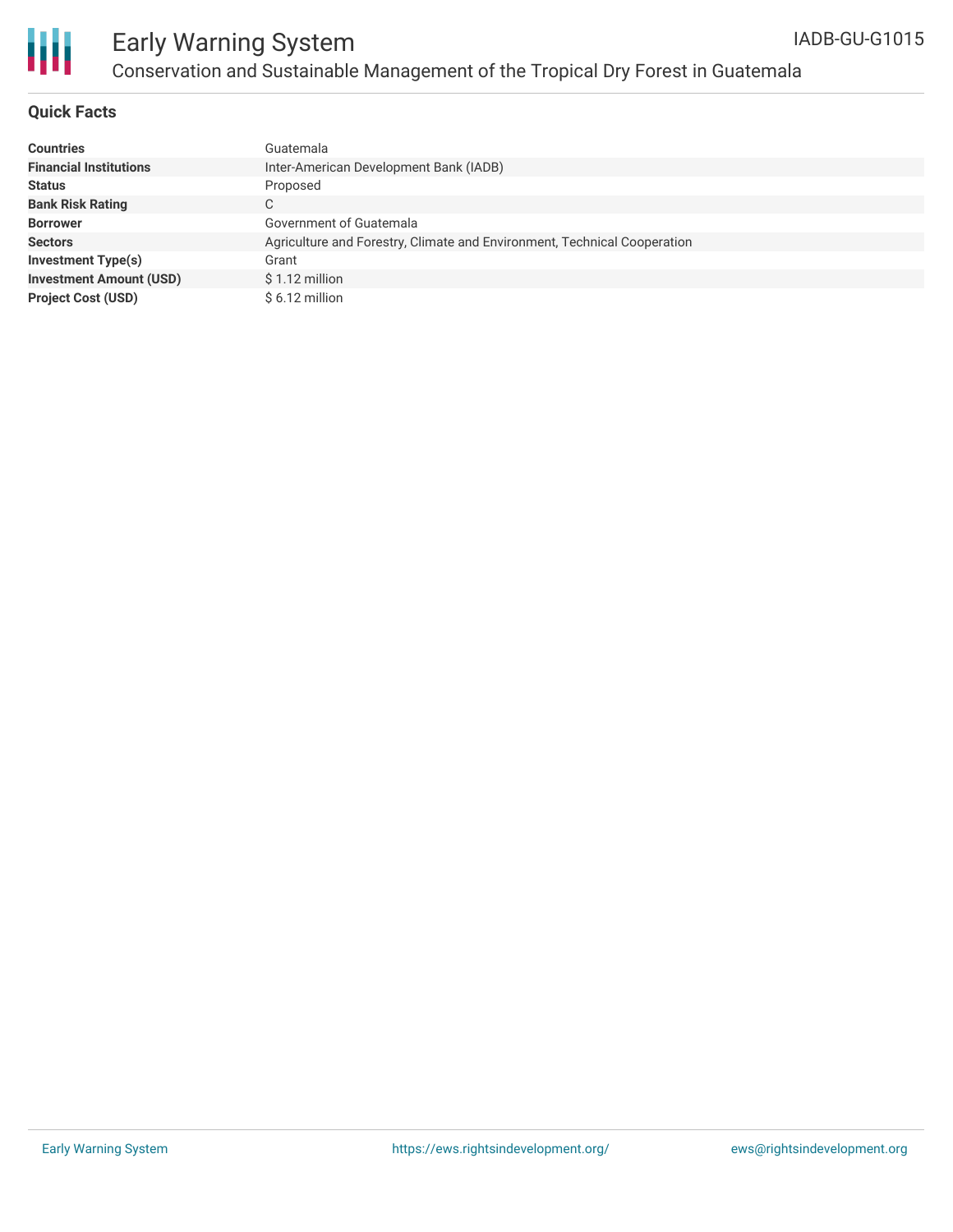

**Project Description**

towards the country's conservation needs.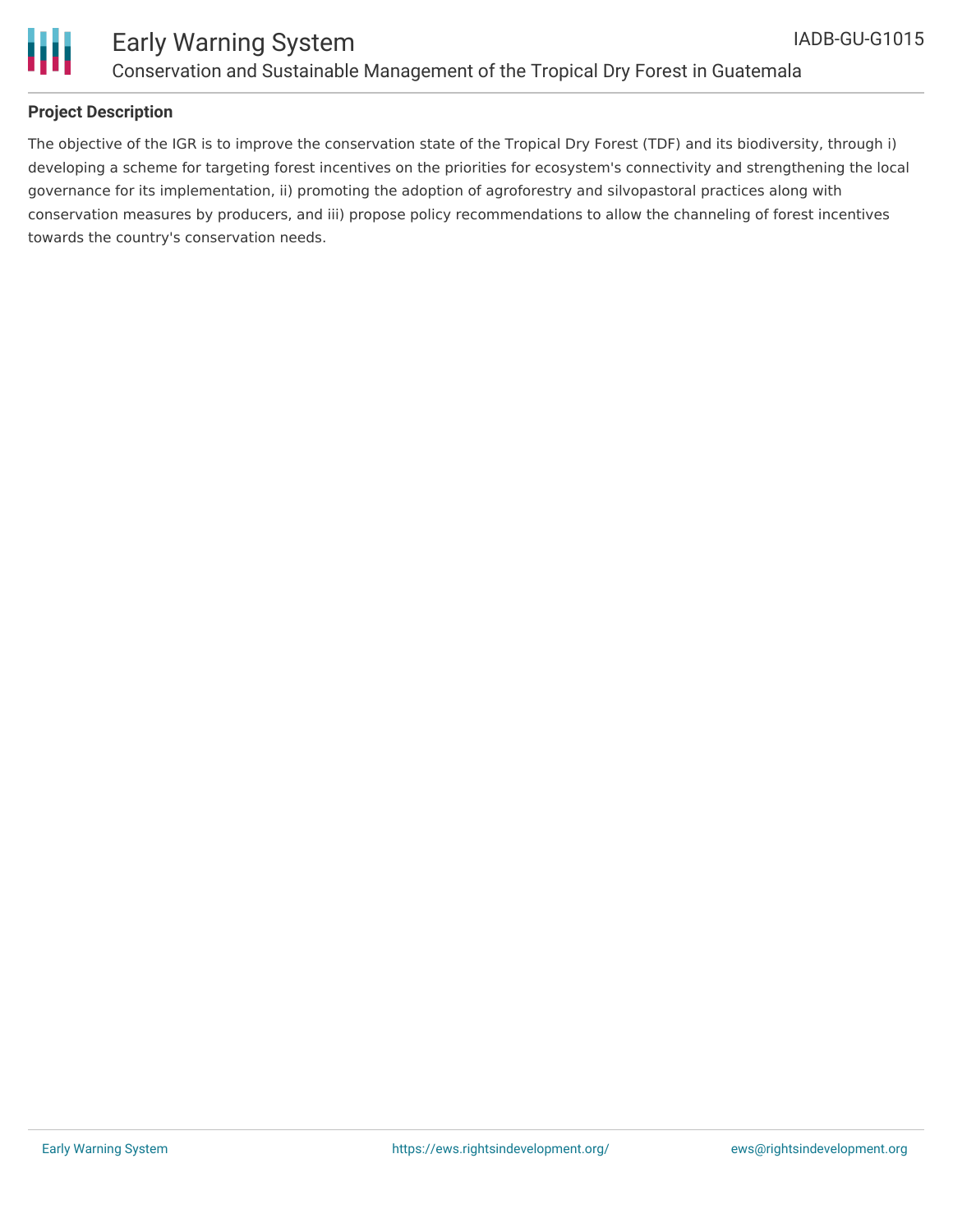

## Early Warning System Conservation and Sustainable Management of the Tropical Dry Forest in Guatemala

#### **Investment Description**

• Inter-American Development Bank (IADB)

Country Counterpart USD 5,000,000